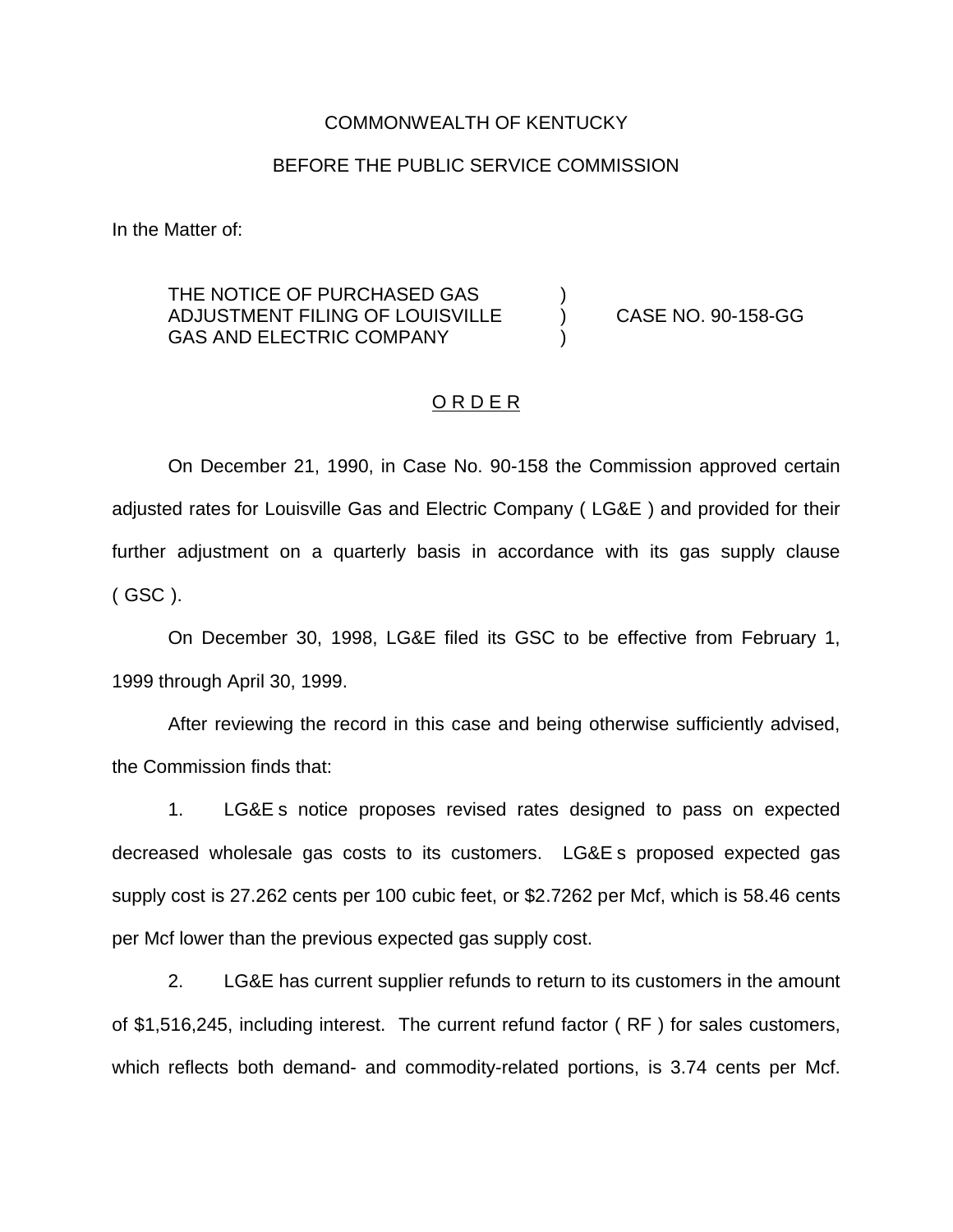The RF applicable to transportation customers, which reflects the demand-related portion only, is 3.57 cents per Mcf. The total RF for sales customers of 3.95 cents per Mcf is composed of the current and a previous quarter refund, and represents a decrease of 3.74 cents per Mcf from the previous quarter total RF.

3. LG&E s notice set out a current quarter actual adjustment ( AA ) of (8.34) cents per Mcf to return over-recovered gas cost from August, September, and October 1998. The proposed total AA of (22.17) cents per Mcf reflects the current overcollection as well as under- and over-collections from three previous quarters, and represents a decrease of 13.33 cents per Mcf from the previous total AA.

4. LG&E s notice set out a Balance Adjustment ( BA ) of .34 cent per Mcf to collect remaining under-collections from previous actual and balance adjustments. This is an increase of 2.08 cents per Mcf from the previous BA.

5. LG&E s notice set out its first Performance-Based Rate Recovery Component ( PBRRC ) which is designed to collect LG&E s portion of PBR savings from the 12-month period ending October 31, 1998. The PBR savings which represents the customers portion has already been realized by customers. The \$3,474,137 which represents LG&E s portion of PBR savings is split between demand and commodity components for purposes of recovery from sales and standby transportation customers. Standby transportation customers will pay a PBRRC of 4.51 cents per Mcf, which is based on demand only. Both demand- and commodity-related portions will be recovered from sales customers at a PBRRC rate of 8.68 cents per Mcf. The incremental effect on sales customer rates is an increase of 8.68 cents per Mcf.

-2-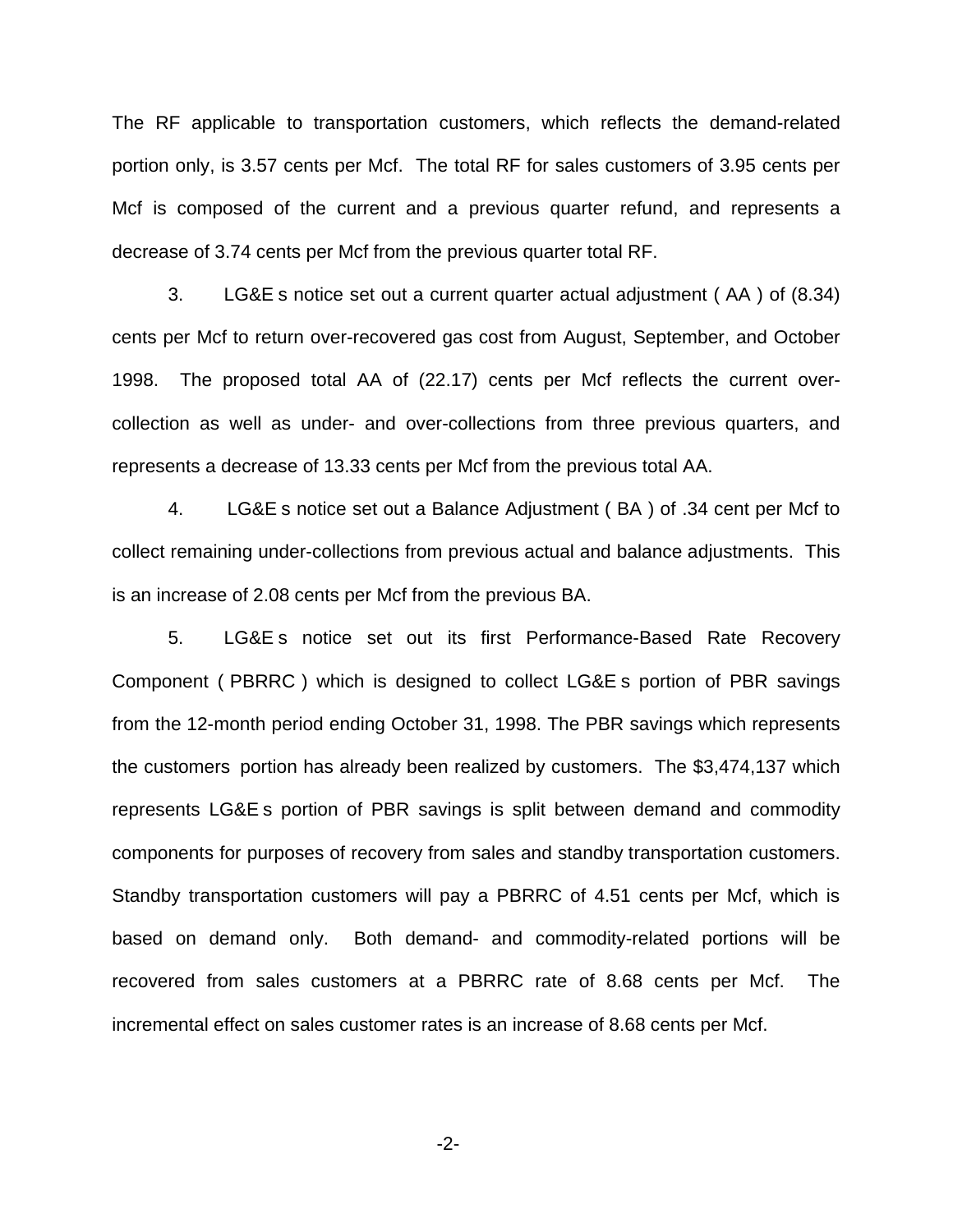6. These adjustments produce a gas supply cost component of 25.552 cents per 100 cubic feet or \$2.5552 per Mcf, 64.77 cents per Mcf less than the prior gas supply cost component of \$3.2029 per Mcf.

7. The rate adjustment in the Appendix to this Order is fair, just, and reasonable, in the public interest, and should be effective with gas supplied on and after February 1, 1999.

8. LG&E filed with its notice a petition for confidential treatment of supplier information filed in Exhibit B-1, pages 5 and 6 of 6. Publication of such information is likely to cause competitive injury to LG&E. Its request should be granted.

IT IS THEREFORE ORDERED that:

1. The rate in the Appendix to this Order is fair, just, and reasonable and is effective for gas supplied on and after February 1, 1999.

2. Within 30 days of the date of this Order, LG&E shall file with this Commission its revised tariffs setting out the rates authorized in this Order.

3. LG&E s request for confidential treatment of Exhibit B-1, pages 5 and 6, is hereby approved.

Done at Frankfort, Kentucky, this 28<sup>th</sup> day of January, 1999.

By the Commission

ATTEST:

Executive Director

\_\_\_\_\_\_\_\_\_\_\_\_\_\_\_\_\_\_\_